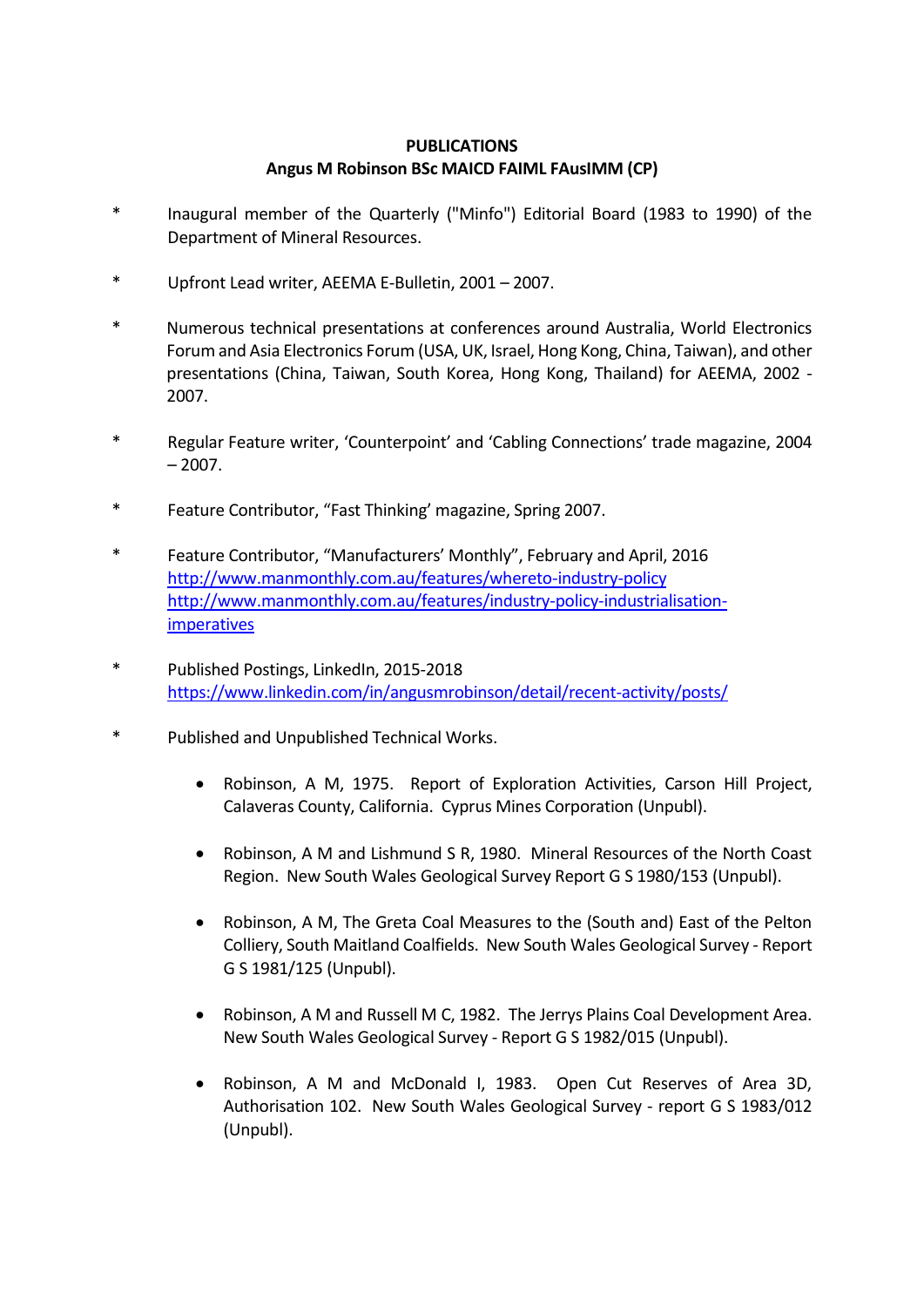- Robinson, A M and Hughes, D C, 1983. Network Analysis of Pre-Development Regulatory Procedures. Australasian Institute of Mining and Metallurgy. Project Development Symposium - papers, pp 169-179.
- Robinson, A M, 1986. Catering for the Australian Geologist. Bulletin Proceedings, Australasian Institute of Mining and Metallurgy, 291(6), pp 17-19.
- Robinson, A M and Short, K C, 1987. Coal Resource Planning in the Hunter Region. Australasian Institute of Mining and Metallurgy 'Coal Power'. Annual Conference - papers, pp 71-86.
- Robinson, A M and West, P, 1987. Planning Focus A Concept for the Advancement of Mineral Resource Development in New South Wales. Department of Minerals Resources brochure.
- Robinson, A M, 1988. Mining Development, the Public Sector and the AusIMM Issues and Future Directions. Australasian Institute of Mining and Metallurgy "Minerals and Exploration at the Crossroads". Annual Conference - papers, pp 195-202.
- Robinson, A M et al, 1988. Annual Conferences of the AusIMM an Analysis by the Program Committee of Council, Bulletin Proceedings, Australasian Institute of Mining and Metallurgy, 293(4), pp 7-12.
- Robinson, A M, 1989. Museums, The Mining Sciences and Public Education. Australasian Institute of Mining and Metallurgy. Annual Conference - papers, pp 49-57.
- Robinson, A M and Flett, T, 1989. The Design of a Visual Language for the Geological and Mining Museum. Museums Association of Australia Inc, Victorian Branch. Annual Conference papers, pp 145-150.
- Robinson, A M, 1992. Corporate Sponsorship Marketing and Cultural Attractions - 1992 and Beyond. Museums Association of Australia Inc, New South Wales Branch. Annual Conference papers.
- Robinson, A M, 1992. Tourism Advertising Will Measurement Alone Guarantee Results? Tourist Attractions Association Inc. Annual Conference papers.
- Robinson, A M, 1992. Considering the Customer A Zoo Perspective. "Building For the Future" - current issues in Employee Relations and Human Resource Management. Seminar papers of the New South Wales Department of Industrial Relations, Employment, Training and Further Education, the New South Wales Premier's Department and the Royal Institute of Public Administration Australia, New South Wales Division.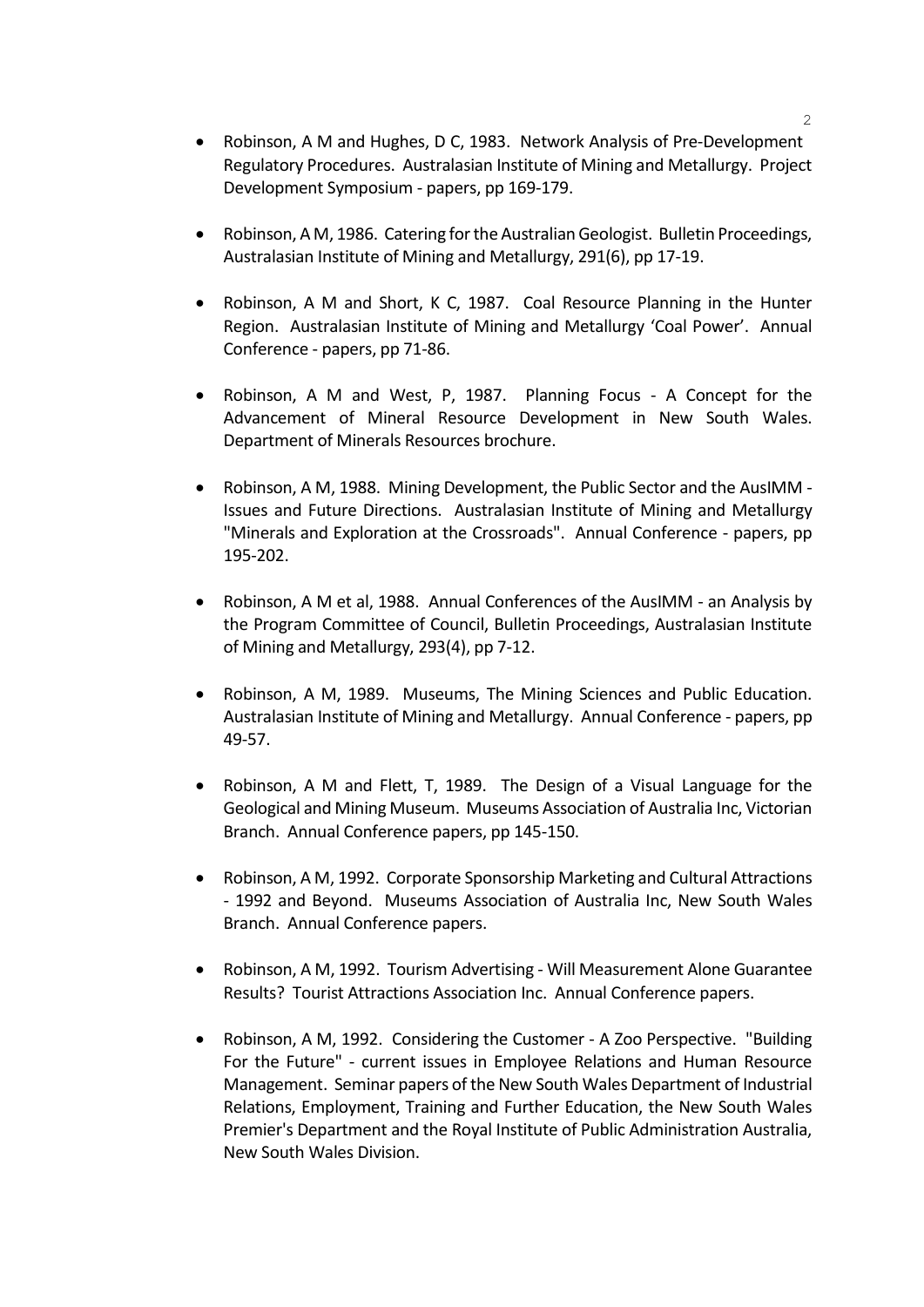- Robinson, A M, 1994. The Contribution of Taronga and Western Plains Zoos to the Economy and People of New South Wales. Report to the Zoological Parks Board of New South Wales (unpubl.)
- Robertson A C, Robinson A M and Williams D, 1995. Report on Queensland's First Underground Space Workshop. University of Queensland (unpubl.)
- Robinson A M, 1996. Marketing Geoscience Matching Product with Market at the Right Place. 13th Australian Geological Convention abstract (unpubl.)
- Robinson A M, 1996. 'The 4D Future down under'. Tunnels & Tunnelling, The International Journal of Underground Works, July 1996.
- Robinson A M and Broome A, 1997. Technology and Innovation in the Australian Minerals Industry'. The AusIMM Travelling Technology Forum - Automation in Mining.
- Robinson A M, 1997. 'Technology and Innovation in the Australian Minerals Industry'. The 1997/1998 Year Book of The AusIMM.
- Robinson A M, 1998. 'Innovation And Technology Creating Wealth From Our Minerals Industry'. The 1998/1999 Year Book of The AusIMM.
- Robinson A M, 1998. E-Commerce and E-Tourism the Emerging Marketing Paradigm. National Conference of the Ecotourism of Australia, conference papers.
- Robinson A M, 1999. New Way of Doing Business. The Australian newspaper computer supplement, 8 June 1999.
- Robinson A M, 1999. Collaborating Online A New Way of Doing Business. National Conference of the Ecotourism Australia, conference papers.
- Robinson A M, 2001. Smarter (ICT) Manufacturing for a Smarter Australia. Technology Business Review.
- Robinson A M and D Beresford DC, 2000. Getting started online : a tourism operator's guide to the internet / Tourism Queensland.
- Robinson A M 2001. Measuring R&D Performance in the ICT Industry. IQPC Conference – Performance Management for R&D. July 2001.
- Robinson A M 2003. Shifting Industry Boundaries. National Skills Forum convened by the Australian National Training Authority, Melbourne, 30th November 2003.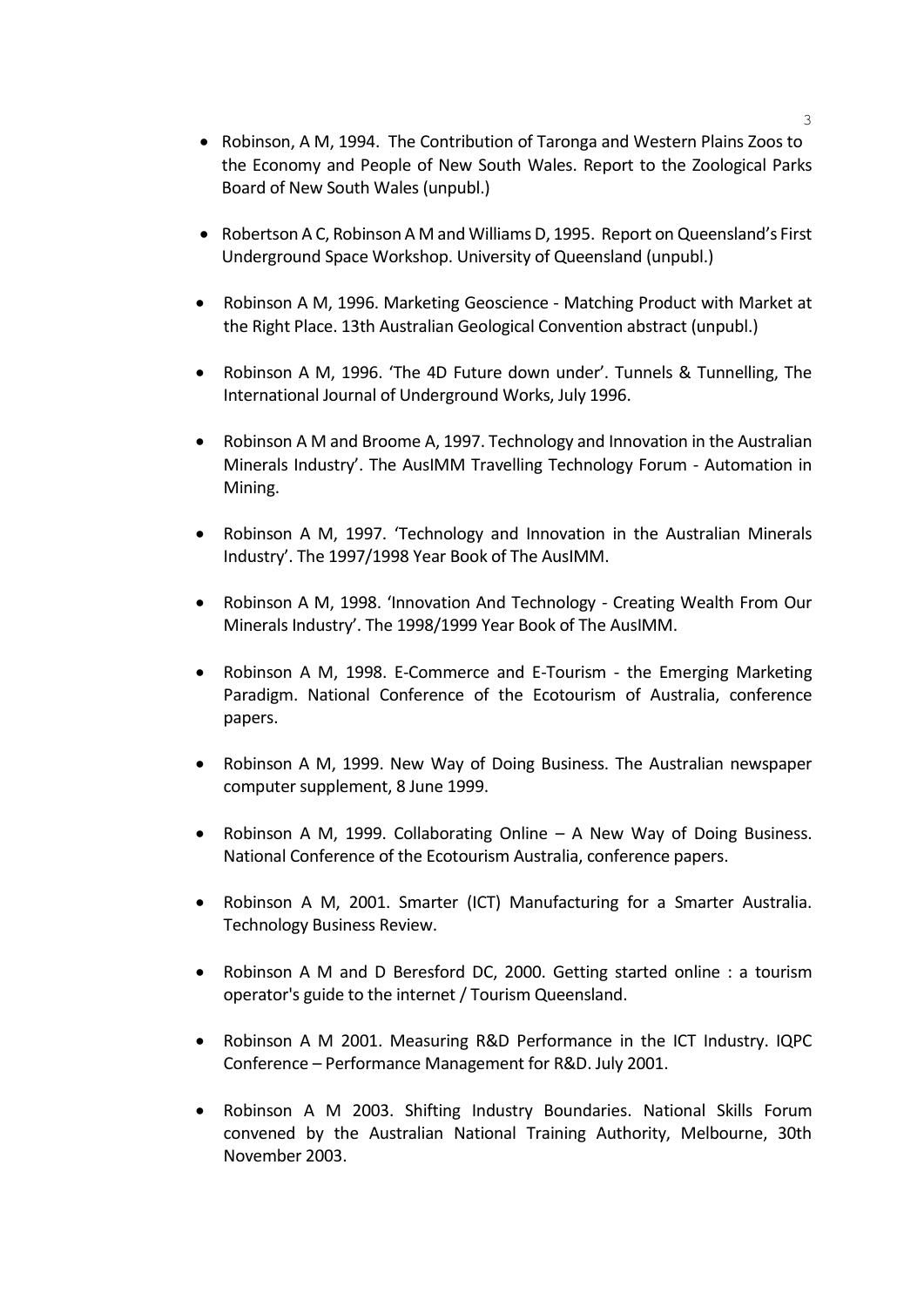- Robinson Angus M and Roots David, 2008. Marketing Geotourism Sustainably. Inaugural Global Geotourism Conference, Fremantle WA, August 2008, pp. 303- 317.
- Robinson Angus M 2008. Geotourism: Who is the Geotourist? Inaugural National Conference on Green Travel, Climate Change and Ecotourism, Adelaide SA, November 2008 (unpubl).
- Robinson Angus M 2010. Geotourism characteristics of 'experiential tourism', geosites, and enhancing public appreciation of earth sciences. Annual Symposium of Interpretation Australia - Peeling back the layers, Launceston Tasmania, November 2010, papers.
- Robinson Angus M 2011. ICT lobbying: consolidate or wither on the vine. Rust Report, 14 October 2011.
- Robinson A M and Percival I G 2011. Geotourism, Geodiversity and Geoheritage in Australia – Current Challenges and Future Opportunities. Proceedings of the Linnean Society of New South Wales 132, pp. 1-4.
- Robinson Angus M and Lin Jiun-Chuan 2014. Taiwan Geotourism a Volcanic Experience. Volcanic Tourist Destinations (Ed Patricia Erfurt-Cooper), Springer.
- Robinson Angus M and Christine Edgoose 2016. Australia's Big Red Centre. GEOExPRO, Vol 13, No2, pp 34-37. <http://www.geoexpro.com/articles/2016/04/australia-s-big-red-centre>
- Robinson, A M, Ng, Y, and Sharrock, G N, 2016. Proposed Hunter Valley Mining Park, 6th Annual Best Practice Rehabilitation of Mined Lands Conference, Tom Farrell Institute for the Environment, University of Newcastle.
- Gascoine K 2016. Peaks and Troughs. Reflections 50 years on from the Naval College, Angus's Story, pp. 281-288.
- Robinson Angus M 2017. 'Unearth the Etheridge Scenic Region through Geotourism'- A Discussion Paper prepared for the Geotourism Advisory Committee of Etheridge Shire Council.
- Robinson Angus M 2018. 'Marketing Geotourism to Potential Australian Geotourists'. Geoconservation Research, Vol 1, Issue 1, pp 28-36.
- Robinson Angus M 2019. Australia's Big Outdoor Museum (sic, the Flinders Ranges). GEOExPRO, Vol 163, No1, pp 52-54. [https://www.geoexpro.com/articles/2019/04/australia-s-big-outdoor-museum](https://www.geoexpro.com/articles/2019/04/australia-s-big-outdoor-museum-the-magnificent-flinders-ranges)[the-magnificent-flinders-ranges](https://www.geoexpro.com/articles/2019/04/australia-s-big-outdoor-museum-the-magnificent-flinders-ranges)